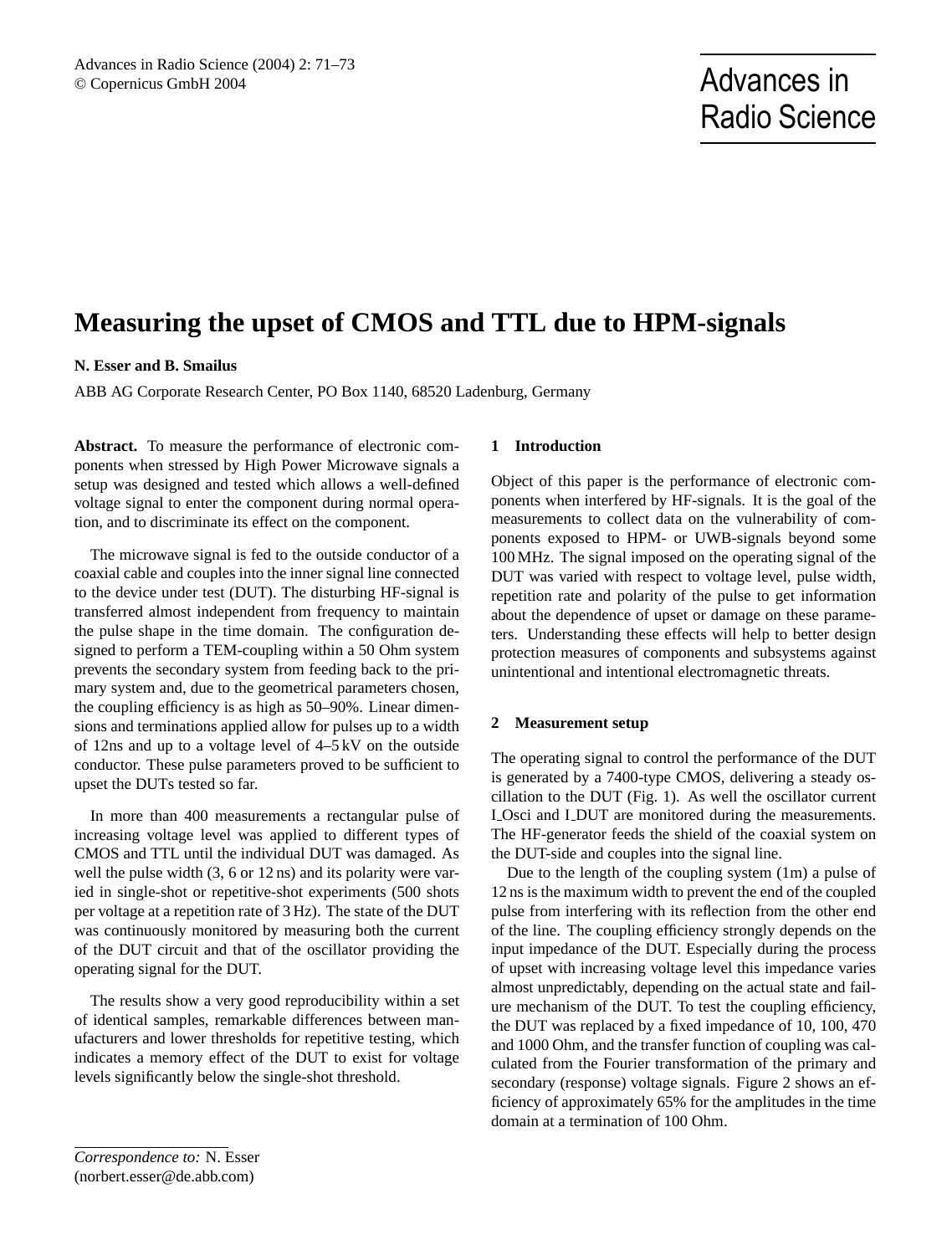

**Fig. 1.** Measurement setup.



**Fig. 2.** Coupling for  $R_{\text{term}} = 100$  Ohm.

The parallel pattern of spectral density of both signals (Fig. 3, right ordinate) shows the coupling mechanism to be almost independent from frequency, the transfer function TF  $= U_s$ sec/U<sub>-</sub>prim is oscillating around a constant level close to 1 (Fig. 3, left ordinate).  $\epsilon$ ignals  $\epsilon$  $R$ esponse  $\Gamma$ secondary calculated from measured TFs for different terminations. The different term in terminations. The different terminations of  $R$ s for different terminations. The different terminations of  $R$ s for d

These calibration measurements were performed with two different widths of the test signal (6 ns and 12 ns) and for both polarizations to get four individual TFs for each terminating impedance. The results show a very good independence from the pulse shape and thus, proved the linearity of the coupling system, making the threshold measurements comparable for all pulse shapes used.

As a final result of the calibration procedure, Fig. 4 shows the calculated response of the signal line due to a unipolar normalized synthetic input signal for different terminations. The response voltage increases with increasing impedance up to almost 100% for an open circuit.

### **3 Measurements**

Out of 9 different types of TTLs and 13 types of CMOS, covering the range from "standard", "advanced" to "fast", more



fer function of coupling (left). Test pulse:  $12 \text{ ns}$  width, pos. polarity,  $R_{\text{term}} = 100 \text{ Ohm}.$ **Fig. 3.** Spectral density of voltage signals (right ordinate) and trans-



**Fig. 4.** Coupling efficiency from shield to signal line for an analytical input signal: Response U secondary calculated from measured TFs for different terminations.

than 400 individual components were tested until burnout. These approximately 20 samples/type were used to vary the pulse width in 3 steps  $(3, 6 \text{ and } 12 \text{ ns})$ , the polarity (pos./neg.), the repetition parameter (single shot or 500 shots per voltage level) and to get statistical information.

For an individual measurement the primary voltage was gradually increased by voltage steps of 200 V each starting from zero, and one or 500 shots were applied. With increasing voltage a change of the current L-Osci and/or L-DUT indicated the beginning of failure mechanisms within the DUT, and the process was continued until burnout or latch up. As an example, Fig. 5 shows these currents vs. primary voltage for all the experiments done so far with the TTL SN7400N. Triangles indicate single shot experiments and square symbols stand for repetitive series. The size of the symbol is a measure of the pulse width: 12 ns (large), 6 ns (medium size) and 3 ns (small symbol).

Three features are obvious:

- 5 1. A general dependence on the type of signal
- 2. Increasing thresholds with decreasing pulse width